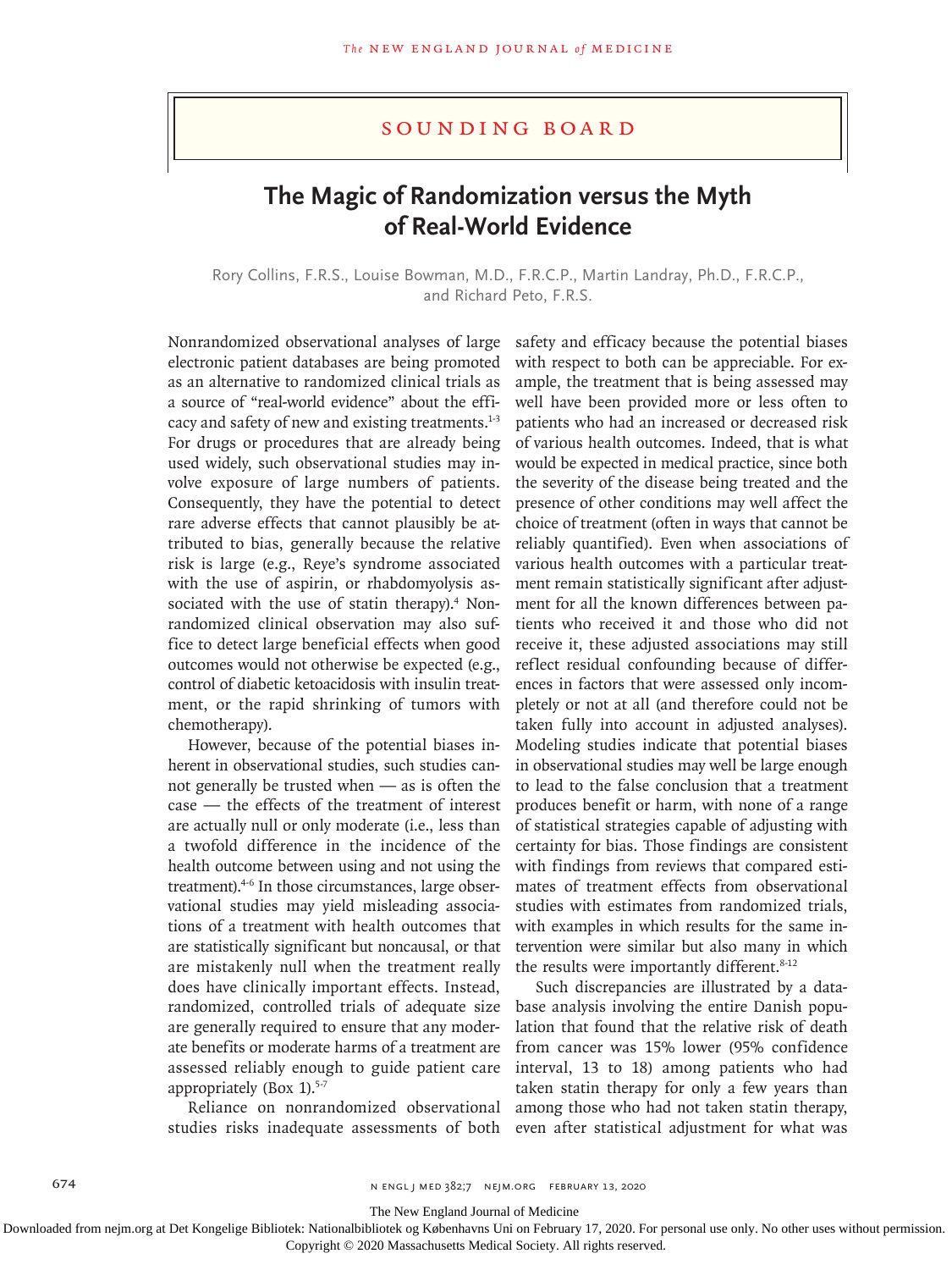#### **Box 1. Facilitation of Randomization to Enhance Patient Care and Protect Public Health.**

**Randomization Provides Evidence about Treatment Effects That Can Be Trusted**

Randomization results in groups of patients that are balanced (give or take the play of chance) with respect to their risks of all types of health outcomes. Consequently, in sufficiently large randomized trials, the effects of a treatment can be reliably assessed.

Nonrandomized observational studies may be able to detect large treatment effects. However, the potential biases can be appreciable, so such studies cannot be trusted when the benefits or harms of a treatment are actually null or only moderate.

**Obstacles to Randomized Trials Should be Removed to Protect Patients**

Increased focus on adherence to rules rather than on the scientific principles that underlie randomized trials has substantially increased the complexity and cost of trials.

Promotion of nonrandomized analyses of databases as a rapid source of "real-world evidence" about the effects of treatments is a false solution to the problems caused by the bureaucratic burdens imposed on randomized trials.

Instead, obstacles to randomized trials should be removed to allow more new treatments to become available and to facilitate the reliable assessment of existing treatments.

known about potential confounding factors.<sup>13</sup> Likewise, in some other nonrandomized studies, statin therapy has been associated with a reduced incidence of cancer (e.g., in one such study, the incidence of colon cancer was about half as high as the incidence among patients not taking a statin).<sup>5</sup> In contrast, in a meta-analysis of individual patient data from randomized trials involving more than 10,000 cases of incident cancer, there were no apparent effects of statins on the incidence of cancer or death from cancer — either overall or at any particular trial site during an average of 5 years of statin therapy (longer exposure than in the observational studies) or during prolonged follow-up thereafter.<sup>5</sup> Conversely, in contrast to the compelling evidence for the beneficial effects of statins on cardiovascular mortality observed in randomized trials, the incidence of death from cardiovascular causes in the Danish study was approximately one quarter higher among the patients who had taken a statin than among those who had not (presumably because increased risk had led to statin therapy being prescribed). Although this increased incidence of death was reduced after various statistical adjustments were made, the study was still not able to detect the reduction in cardiovascular risk that is known to be produced by statin use.<sup>5</sup>

The "magic" of randomization is that it is guaranteed to result in groups of patients that are balanced (give or take the play of chance) with respect to both known and unknown risk factors (regardless of whether those risk factors have been assessed) and, hence, with respect to their risks of any type of health outcome.<sup>5</sup> Unbiased assessment of the effects of the trial treatment can then be obtained by ensuring that health outcomes are ascertained similarly among

the patients randomly assigned to the treatment under investigation and among those who are not. For subjective health outcomes (such as symptoms or mood), this process often needs to be enhanced by masking the treatment assignment (which is not possible in observational studies that make use of clinical databases). Continued follow-up of all the patients included in a randomized trial (even if some of them stop their assigned treatment) maintains the like-withlike comparison produced by randomization (even if the characteristics of the patients who do not adhere to their assigned treatment differ between the randomized groups). Consequently, differences in the incidence of health outcomes between the treatment groups in a randomized trial based on intention-to-treat comparisons can be attributed as causal to the treatment being evaluated (subject to statistical tests that indicate the differences are not likely to be due to chance and the avoidance of unduly data-dependent emphasis on results in selected trials or subgroups within trial $s<sup>14</sup>$ ).

In generalizing the results of a randomized trial, the assumption is not that the patient population studied is representative of all patients but rather that the proportional effects of the treatment studied on each specific health outcome should be similar in different circumstances, unless there is good reason to expect otherwise.15 Consequently, valid estimates of the absolute benefits and harms of a treatment can be obtained by applying reliable randomized evidence for its separate proportional effects on each outcome of interest to the absolute incidence of these outcomes in observational studies conducted within a particular population. For example, information from randomized trials of secondary prevention strategies involving patients

The New England Journal of Medicine

Downloaded from nejm.org at Det Kongelige Bibliotek: Nationalbibliotek og Københavns Uni on February 17, 2020. For personal use only. No other uses without permission.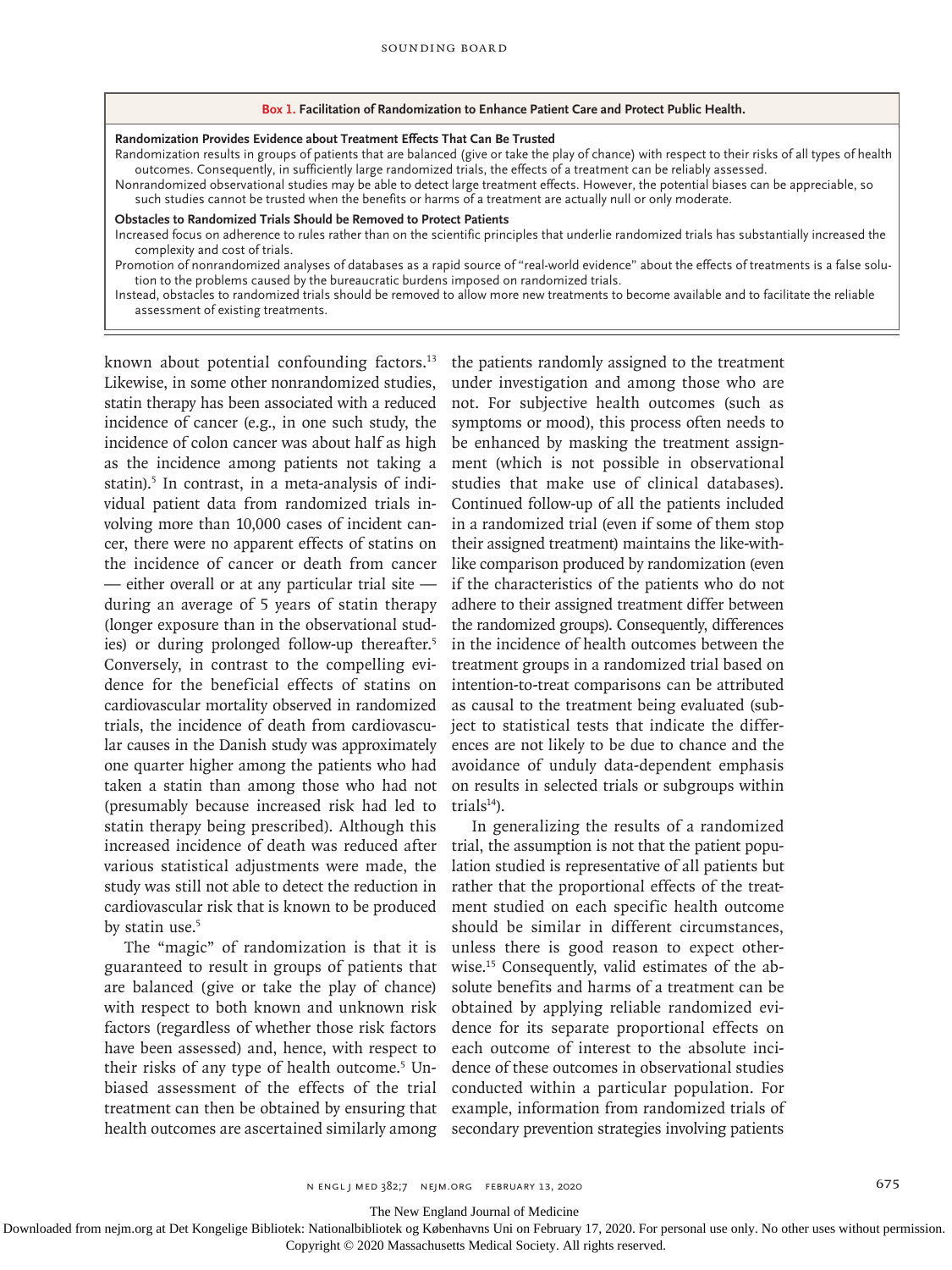#### **Box 2. Opportunities to Improve the Quality and Efficiency of Randomized Trials of New and Existing Interventions.**

# **Appropriate trial guidelines**

*Based on scientific principles:* Focus on issues that can materially affect the reliability of the results (including randomization with concealed assignment, adherence to trial intervention, completeness of follow-up, and intention-to-treat analyses).

*Developed in partnership:* Create new guidelines that can be adapted for many different types of trials through a collaboration of regulators, investigators, patients, and funders.

# **Enhanced recruitment**

*Faster and more predictable:* Access electronic health care record systems and specialized registries to identify large numbers of potentially eligible patients.

*Broader and more generalizable:* Avoid unduly restrictive inclusion and exclusion criteria so that the results are relevant to a wide range of patients.

#### **Improved quality**

*Better adherence:* Implement interactive electronic case-report forms to help ensure complete and consistent data collection and to enhance adherence to the protocol and safety procedures.

*Centralized monitoring:* Improve patient safety and trial performance through real-time monitoring and analysis of electronic data from local trial sites.

# **Effective follow-up**

*Complete and comprehensive:* Minimize loss to follow-up and facilitate prolonged follow-up of health outcomes by linkage to electronic health record systems.

*Extended range of outcomes:* Enhance the assessment of the safety and efficacy of treatment by incorporating technological advances (e.g., smartphones and digital sensors).

> at high risk for occlusive vascular events can usefully inform estimates of the effects of primary prevention in a lower-risk general population.5

> Part of the drive toward using nonrandomized observational studies to assess the effects of treatment comes from the current costs and complexity of conducting randomized trials.<sup>16,17</sup> During the past 25 years, there has been an enormous increase in the rules and related bureaucracy governing clinical trials, with the intention of improving the safety of the participants in trials and the reliability of the results. However, undue focus on adherence to rules (exacerbated by overinterpretation of those rules) rather than on the scientific principles that underlie randomized trials does not necessarily improve either a trial's quality or the patients' safety, but it does increase complexity.18 As a consequence, pharmaceutical companies have become far more dependent for the conduct of their clinical trials on the contract research organization industry, which has grown exponentially from an annual revenue of approximately \$2 billion in the early 1990s to  $$40$  billion in 2019.<sup>19</sup> In parallel, the scientific contribution of academic researchers to industry-funded trials has been reduced, with the previous model of creative partnerships largely replaced by service contracts involving a burgeoning academic research organization industry.

Moreover, the direction of drug development has changed in ways that may adversely affect As a better alternative, rapid recruitment can be

public health. For example, in the past decade, the revenue from the 10 top-selling drugs in the United States increased by a factor of 2.5, but the patient population that those medications target decreased by a factor of 7.5 (Meanwell C: personal communication). This trend may reflect the current high costs of conducting large randomized trials to detect important incremental effects in common conditions, $7,16,17$  leading to a shift toward seeking treatments with larger effects in less common conditions that could be detected in smaller trials. There is also evidence that eligibility criteria are being made more restrictive and the durations of trials are being abbreviated in order to contain costs; both these factors reduce the generalizability and reliability of the evidence about efficacy and safety.20 However, the solution to the problems caused by the bureaucratic burdens that have been increasingly imposed on randomized trials during the past 25 years is not to replace randomization with unreliable nonrandomized database analyses. Instead, unnecessary obstacles to the reliable assessment of the efficacy and safety of treatments in randomized trials of appropriate size should be removed (Box 2).

One consequence of this bureaucratic burden has been increasing difficulty in recruiting patients into trials, which has resulted in a trend toward small numbers of patients being enrolled at each of hundreds of sites in many countries.<sup>20,21</sup>

The New England Journal of Medicine

Downloaded from nejm.org at Det Kongelige Bibliotek: Nationalbibliotek og Københavns Uni on February 17, 2020. For personal use only. No other uses without permission.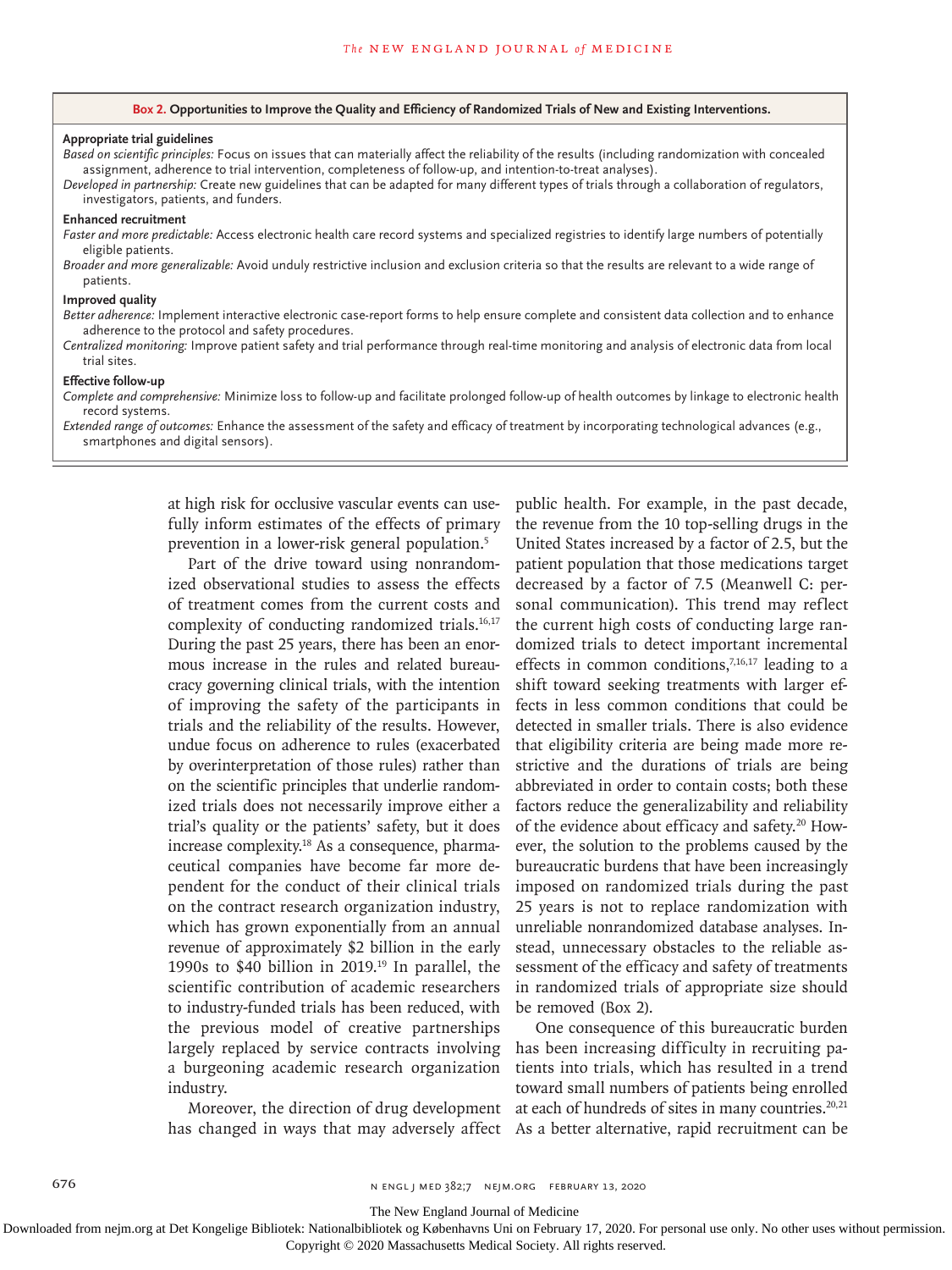achieved at far fewer sites (with consequent cost reductions and enhanced trial quality) by using electronic patient records, which are increasingly widely available, to identify large numbers of eligible patients. For example, nationwide searches of hospital records in the United Kingdom have been used effectively to identify and recruit eligible patients into a series of randomized trials of cholesterol-modifying treatments,<sup>22,23</sup> and several studies have been conducted within a Swedish registry of patients with heart disease that is now being extended across Europe.<sup>24</sup> In addition, recruitment can be facilitated by avoidance of unduly restrictive or specific eligibility criteria (which often require costly and time-consuming collection and verification of qualifying information); this approach also helps to ensure that results from randomized trials are more widely generalizable to relevant patient populations.25

Expensive but relatively ineffective trial monitoring strategies (such as checking source documents and making frequent site visits) are espoused by regulatory guidelines and enforced by many research funders, auditors, and regulatory inspectors. However, rather than focusing on the detection of problems after they have occurred (when it is often too late to rectify them), systems that prevent material deviations should be built into the design of trials.<sup>26</sup> For example, the use of interactive electronic case-report forms can not only help to ensure the collection of all the required data (because items cannot be missed and additional data can be sought when required) and to improve the consistency of the data collected, but also enhance adherence to the trial protocol (e.g., through built-in eligibility checks and prompts when particular actions, such as laboratory safety assays, are required).<sup>23</sup> In addition, real-time electronic transfer of data allows efficient centralized monitoring of patient safety and site performance, with rapid feedback helping to improve performance.27-30

Linkage to centralized record systems can be used to enhance the detection of various types of health outcomes, not only during the treatment period of the trial but also in the longer term, yielding a more complete evaluation of a treatment. Assessment of the effects of the trial treatment on these outcomes can often be based directly on the record systems, since the reliability of comparisons between randomized groups is generally not materially improved by adjudication of the recorded health outcomes (which typically involves time-consuming data collection and assessment based on unduly specific definitions).31-33 For example, in one trial of statin therapy, the randomized comparisons based on outcomes identified retrospectively through health record systems were not materially different from those based on adjudicated outcomes recorded during the trial treatment period; moreover, these comparisons were able to show additional benefits during a prolonged follow-up period.<sup>34</sup> Technological advances are also allowing assessment of an extended range of health outcomes (e.g., smartphone-supported evaluations of quality of life, mood, and cognition, and digital sensors to monitor functional measures).<sup>35</sup>

In summary, the replacement of randomized trials with nonrandomized observational analyses is a false solution to the serious problem of ensuring that patients receive treatments that are both safe and effective. The Clinical Trials Transformation Initiative, which is supported by the Food and Drug Administration, has shown that it is possible to develop guidance that can help improve specific aspects of the design and conduct of randomized trials.<sup>26,30</sup> There is now an urgent need to develop comprehensive guidelines based on the scientific principles underlying randomized, controlled trials that focus on those aspects that really matter for both generating reliable findings and ensuring patient safety, and that take advantage of technological advances to increase the scope of randomized evidence. Such guidelines would be relevant not only for the various phases of clinical development that lead to regulatory approval of new interventions (since reduction of wasteful practices could allow more new treatments to become available) but also for noncommercial randomized trials of existing treatments (since making more such trials affordable could lead to better patient care and improved public health).<sup>36</sup>

Disclosure forms provided by the authors are available with the full text of this article at NEJM.org.

From the Clinical Trial Service Unit and Epidemiological Studies Unit, Nuffield Department of Population Health, University of Oxford, Oxford, United Kingdom.

**1.** Galson S, Simon G. Real-world evidence to guide the approval and use of new treatments. Washington, DC: National Academy of Medicine, 2016 (https://nam.edu/wp-content/uploads/ 2016/10/Real-World-Evidence-to-Guide-the-Approval-and-Use-of -New-Treatments.pdf).

The New England Journal of Medicine

Downloaded from nejm.org at Det Kongelige Bibliotek: Nationalbibliotek og Københavns Uni on February 17, 2020. For personal use only. No other uses without permission. Copyright © 2020 Massachusetts Medical Society. All rights reserved.